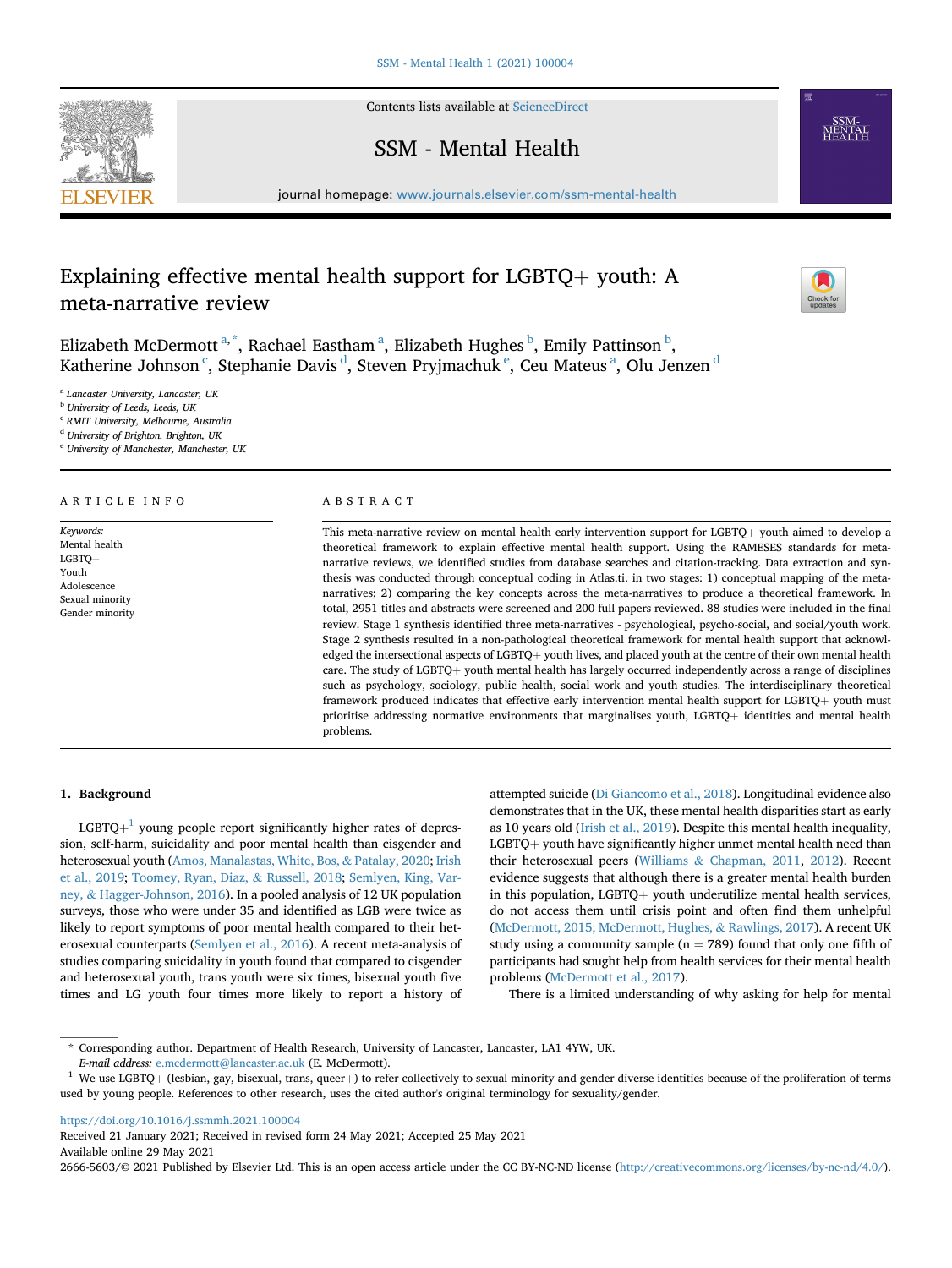health problems is problematic for LGBTQ $+$  youth. Research suggests the reluctance to access mental health services is because of homophobia, biphobia and transphobia, difficulties disclosing sexual and gender identity, and fears of being misunderstood ([McDermott., 2015\)](#page-7-2). Current studies show that  $LGBTQ+$  youth are afraid of being judged, rejected and humiliated because of normative expectations of adolescent development, cis-heteronormativity and mental health ([McDermott., 2015,](#page-7-2) [McDermott et al., 2017; McDermott, Hughes,](#page-7-2) & [Rawlings, 2016\)](#page-7-2)

In addition to the underutilisation of mental health services [\(Aceve](#page-6-1)[do-Polakovich, Bell, Gamache,](#page-6-1) & [Christian, 2013](#page-6-1)), studies suggest  $LGBTQ+$  youth have poor overall experience of mental health services and school-based support ([McDermott](#page-8-5) & [Hughes, 2016a](#page-8-5); [Williams](#page-8-2) & [Chapman, 2011](#page-8-2), [2015\)](#page-8-6). Problems highlighted are a lack of engagement with practitioners, limited staff understanding of LGBTQ $+$  issues, and exclusion from the decisions made about young people's care ([Brown,](#page-6-2) [Rice, Rickwood,](#page-6-2) & [Parker, 2016;](#page-6-2) [\(McDermott etal., 2016, 2017\)](#page-8-5)). Importantly, studies show that  $LGBTO+$  youth will seek mental health help online and from peers [\(Lucassen et al., 2018;](#page-7-3) [McDermott et al.,](#page-8-4) [2015, 2017; McDermott](#page-8-4) & [Roen, 2016](#page-8-4)) and prefer accessing LGBTQ+ organizations for mental health support ([Johnson et al., 2007](#page-7-4); [McDer](#page-8-5)[mott et al., 2016](#page-8-5)). Despite the recognition that LGBTQ $+$  youth are less likely to access mainstream mental health services, the evidence-base examining  $LGBTQ+$  youth mental health support needs and service preferences is very limited. A systematic review found that research was more likely to identify barriers to accessing mental health support rather than facilitators to encourage engagement [\(Wilson](#page-8-7) & [Cariola, 2019\)](#page-8-7). In addition, there is an absence of focus on intersectional factors such as ethnicity, socioeconomic status and disability in LGBTQ $+$  youth mental health care ([Craig, McInroy, Austin, Smith,](#page-7-5) & [Engle, 2012;](#page-7-5) [Newman](#page-8-8) [et al., 2020](#page-8-8); [Riggs](#page-8-9) & [Treharne, 2017\)](#page-8-9). [Newman et al. \(2020\)](#page-8-8) suggest that it is necessary to pay attention to the 'affective dimensions of healthcare engagement' (p.1) in order to understand how to develop inclusive healthcare for LGBTQ+ youth. The authors argue for a model of care that goes beyond 'tolerant inclusivity in which sexually and gender diverse people are framed as different in spaces governed by normative practices, concepts, representations, language and hierarchies' (p.2). Their research suggests 'belonging' is important to inclusive healthcare for  $LGBTQ+$  youth, where there is an unconditional acceptance and recognition of gender and sexual diversity (see also [McDermott](#page-8-10) & [Roen, 2016\)](#page-8-10).

There is minimal UK evidence and in this study we employed a theory-led review of the published literature on  $LGBTQ+$  youth early intervention mental health support (i.e. prior to crisis care). We utilized the meta-narrative review (MNR) method because it can make sense of heterogeneous evidence from a variety of research paradigms that produces high order explanations for how and why complex services/interventions may work ([Greenhalgh, Wong,](#page-7-6) & [Westhorp, 2011;](#page-7-6) [Wong,](#page-8-11) [Greenhalgh,](#page-8-11) & [Buckingham, 2013](#page-8-11)). The aim of this MNR, part of a larger study, was to obtain a theoretical understanding of how early intervention mental health services can support  $LGBTQ+$  youth with common mental health problems. The specific review questions were: 1) What empirical studies have been undertaken on mental health early intervention services and self-care support for LGBTQ  $+$  youth?; 2) What are the theoretical propositions for how and why these services/support work?

# 2. Methods

A scoping review confirmed the nascent nature of existing research on  $LGBTQ+$  youth mental health early intervention support. The primary aim of the scoping review was to assess the size of the available published literature on LGBTQ+ youth mental health early intervention services/ support research. Scoping review methodology can be used to identify knowledge gaps, scope a body of literature and provide a roadmap for a subsequent full systematic review [\(Munn et al., 2018\)](#page-8-12). We searched four main databases, from 2005, for research examining LGBT youth and mental health services, and research on mental health interventions

aimed at LGBT youth. We located 55 relevant studies and no systematic reviews on the topic. The scoping review revealed a body of literature from divergent research paradigms such as medicine, clinical psychology, psychiatry, sociology, cultural studies, education, youth studies, social work and queer theory. This discovery informed our decision to utilize the meta-narrative review method because it offers a strategy to make use of a conflicting body of research from diverse research paradigms ([Otte-Trojel](#page-8-13) & [Wong, 2016\)](#page-8-13).

We chose to utilize the MNR method rather than other theory-led review methods (e.g. realist review, meta-ethnography, thematic synthesis) for two reasons. Firstly, the scoping review revealed a heterogenous body of literature consisting of disparate research paradigms with different epistemological and ontological perspectives that have produced a disjointed empirical evidence-base. Secondly, our aim was to produce a theoretical explanation of mental health early intervention support for LGBTQ $+$  youth that could be tested within a case study evaluation methodology. A MNR is a distinct systematic theory-driven technique developed by [Greenhalgh \(2005\)](#page-7-7) that is used to generate understanding from heterogeneous, complex, often contradictory evidence across diverse disciplines ([Greenhalgh et al., 2011](#page-7-6); [Otte-Trojel, 2016](#page-8-13)).

Specifically, MNRs make sense of complex interventions/services by exploring the implications of different conceptualisations of a given topic across a range of research paradigms over time. The underlying assumption is that key constructs, in our case 'sexual orientation', 'gender identity', 'mental health', 'youth' and 'help-seeking', are conceptualized, theorized and empirically studied differently among research paradigms. A MNR is premised upon a constructivist epistemological approach that suggests that knowledge is produced within particular research traditions (e.g. sociological, psychological, biomedical). Consequently, a MNR aims to make sense of heterogenous bodies of literature by identifying, comparing and analysing the belief systems that exist within different research paradigms.

# 2.1. Search strategy

Using the RAMESES ([Wong, 2013\)](#page-8-11) standards for MNRs the protocol was registered with Prospero. The search terms were developed in four domain categories: a) sexual orientation and gender identity; b) age; c) mental health; and d) intervention/service. Searching was then undertaken via relevant electronic databases including both discipline specific databases and multidisciplinary databases to increase the scope. These included for example, Medline, CINAHL, Psycinfo, Academic Search Ultimate, Web of Science, British Education Index, NHS Evidence, Social Care Online. The electronic database search was supplemented by expert informants, journal hand searching, citation tracking, and informant-led grey literature online searches. All identified papers were then subject to the review procedure.

# 2.2. Inclusion/exclusion criteria

The inclusion/exclusion criteria ([Table 1](#page-2-0).) was based upon the PICOS (Population Intervention, Comparison, Outcome) framework. However, in comparison to other forms of systematic review, meta-narrative review does not pre-define a 'preferred' study design. This is consistent with the principle of pragmatism i.e. that evidence most likely to promote sense making about the phenomenon (LGBTQ $+$  youth mental health support) and be most useful to the 'intended audience', is selected [\(Greenhalgh](#page-7-8) & [Wong, 2013\)](#page-7-8). Thus, [Table 1](#page-2-0) represents PICOS criteria adapted to capture the diversity of possible search results that is acceptable for inclusion within a meta-narrative review. The selection of papers for a MNR is an interpretative process that attempts to make sense of the literature to produce an account of how the research traditions develop over time. This MNR selection process was iterative i.e. it required a series of judgements within the research team about the relevance of particular research within that tradition. Papers published before 1990 were excluded because research published before this date were unlikely to be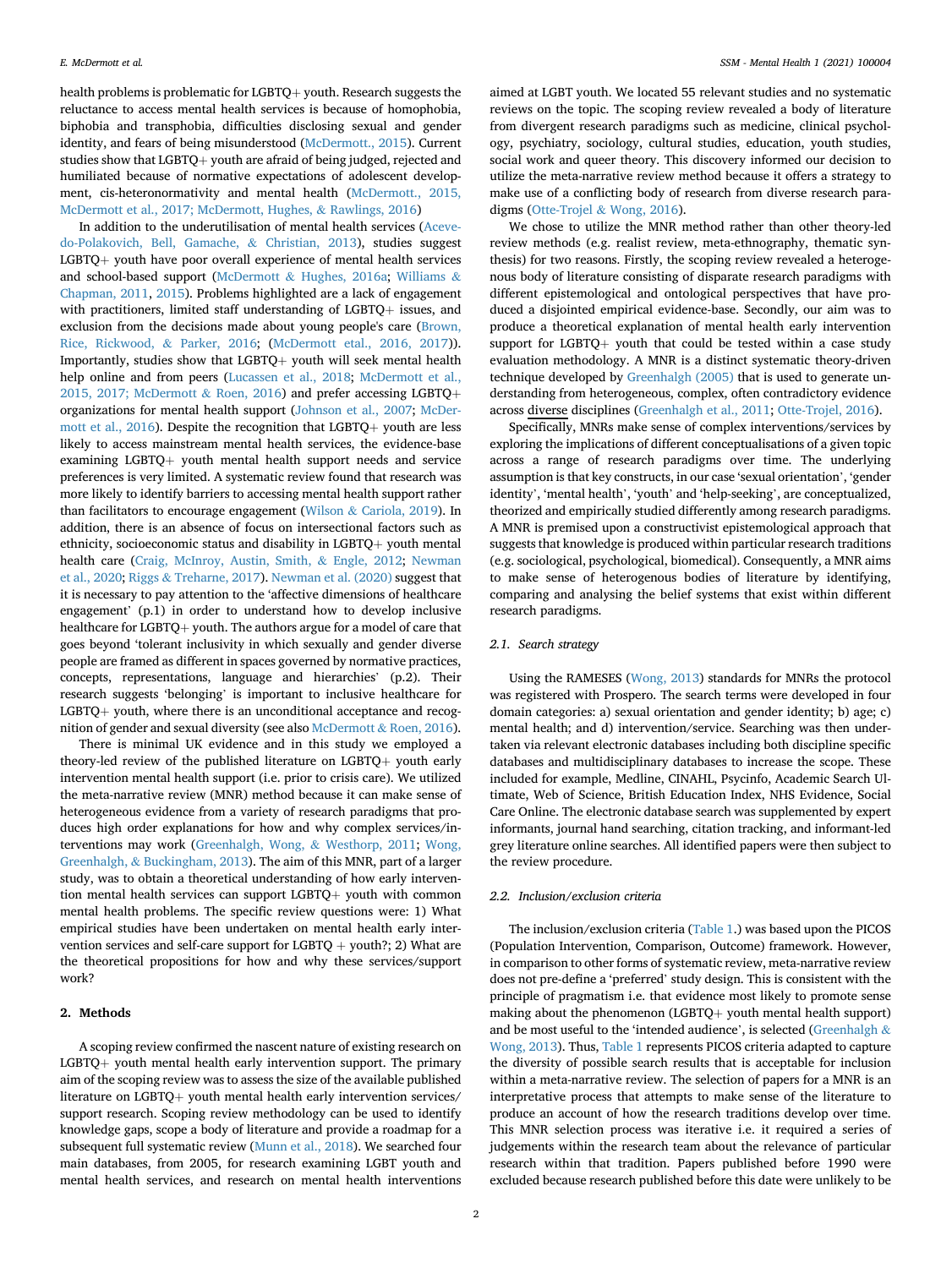#### <span id="page-2-0"></span>Table 1

| $\bullet$ LGBTQ + youth under the age<br>of 26 years old                                                                                                                                                                                                                                                                          | • Non LGBTQ $+$ youth<br>$\bullet$ LGBTQ + people aged 26 and<br>over                                                                                                                                                                                 |
|-----------------------------------------------------------------------------------------------------------------------------------------------------------------------------------------------------------------------------------------------------------------------------------------------------------------------------------|-------------------------------------------------------------------------------------------------------------------------------------------------------------------------------------------------------------------------------------------------------|
| • Early intervention services i.e.<br>support and prevention prior to<br>crisis care for LGBTQ+ youth<br>experiencing common mental<br>health problems:<br>o anxiety<br>o depression<br>o obsessive-compulsive disorder<br>(OCD)<br>o self-harm<br>o post-traumatic stress disorder<br>(PTSD)<br>o emerging personality disorders | $\bullet$ Crisis care<br>• Inpatient services<br>• Mental health services for<br>general youth population<br>• Studies of 'self-care' only i.e.<br>without the involvement of<br>any service agent/staff                                              |
| private, public or voluntary<br>sector service, intervention or<br>technology in which staff<br>provide, facilitate and support<br>self-care                                                                                                                                                                                      |                                                                                                                                                                                                                                                       |
| support and online based services<br>• Interventions delivered as part<br>of a trial                                                                                                                                                                                                                                              |                                                                                                                                                                                                                                                       |
| · Data on service user, family,<br>carer, service provider and<br>mental health support for LGBTQ                                                                                                                                                                                                                                 | • Empirical or conceptual data<br>on inpatient mental health<br>services/crisis support                                                                                                                                                               |
| • Empirical or conceptual data<br>relevant to understanding early                                                                                                                                                                                                                                                                 | • Empirical or conceptual data<br>on psychosis/other mental<br>health conditions<br>• Suicidality                                                                                                                                                     |
| health support for this population                                                                                                                                                                                                                                                                                                | • Prevalence studies                                                                                                                                                                                                                                  |
| • Research published in books<br>• Grey literature<br>• All study designs<br>· Published after 1990                                                                                                                                                                                                                               | • Opinion papers, editorials,<br>dissertations and theses.<br>· Published before 1990<br>• Published in any language<br>other than English, Spanish,<br>French, Italian, Portuguese                                                                   |
|                                                                                                                                                                                                                                                                                                                                   | · Self-care support services i.e. a<br>· Clinical, social, education, peer-<br>• Historic service provision<br>$+$ youth<br>intervention/self-care mental<br>• Peer-reviewed full text articles<br>• English, Spanish, Portuguese,<br>Italian, French |

relevant given substantial changes in attitudes, policies and laws towards LGBTQ $+$  populations. The United Nation defines 'youth' as referring to people aged 15–24, but the age definition of youth varies across nations, disciplines and policies. We utilized an age criteria of under 26 years to capture the widest range of relevant research. The inclusion/exclusion criteria were applied independently by two members of the research team.

# 2.3. Quality assessment

Systematic review methodology does not have a standard quality appraisal framework. We drew on the EPPI-Centre 'Weight of Evidence Framework' ([Gough, 2007](#page-7-9)) and recommendations for theory-led systematic reviews ([Jagosh et al., 2011](#page-7-10)) to devise a quality appraisal tool ([Table 2\)](#page-2-1) that focussed on the relevance to the review question and the quality standard in relation to the discipline of origin. The tool was applied by two members of the research team.

# 2.4. Data extraction and synthesis

Data extraction and synthesis was simultaneously conducted using the data analysis software Atlas.ti. Three members of the research team developed a data extraction and synthesis coding schema [\(Table 3](#page-2-2)) and this was applied to the included studies. The use of Atlas.ti enabled easy

| таріе 2<br>Quality appraisal tool.                           |                                                                                                                                                                                                                                                                                                  |
|--------------------------------------------------------------|--------------------------------------------------------------------------------------------------------------------------------------------------------------------------------------------------------------------------------------------------------------------------------------------------|
| Relevance to the review<br>question.                         | 1. Does the full-text paper describe early<br>intervention mental health services for LGBTO+<br>young people empirically or conceptually?<br>2. Does the full-text paper describe self-care<br>support services for $LGBTO+$ young people<br>empirically or theoretically?                       |
| Quality standard in relation to<br>the discipline of origin. | 3. Does the full-text paper appropriately describe<br>the research setting including the aim and<br>objectives?<br>4. Does the full-text paper fully detail the empirical<br>research in a rigorous way (i.e., description of<br>methodology, methods, data collection, analysis<br>and ethics)? |
|                                                              | 5. Are the interpretations and conclusions robust?                                                                                                                                                                                                                                               |

# <span id="page-2-2"></span>ible 3

<span id="page-2-1"></span> $T<sub>1</sub>$ 

| Data extraction and synthesis coding schema. |  |  |
|----------------------------------------------|--|--|
|                                              |  |  |

| Data extraction code & definition                                                                                                                                                         | Sub-codes                                                                                                                                                                            |
|-------------------------------------------------------------------------------------------------------------------------------------------------------------------------------------------|--------------------------------------------------------------------------------------------------------------------------------------------------------------------------------------|
| Context:<br>Describes the setting in which the<br>research or discussion about mental<br>health support takes place                                                                       | Clinical, Community, Online, Other,<br>School                                                                                                                                        |
| Finding: Any findings in the papers<br>Study Design: Explicit research design<br>stated                                                                                                   | Conceptual, Empirical<br>Quantitative, Qualitative, Mixed Method,<br>Systematic review, Other e.g. clinical<br>case                                                                  |
| Theoretical Perspective: Explicit<br>statement about the theoretical<br>orientation of the study<br>Intervention/service: The intervention or<br>support service that the study involves. |                                                                                                                                                                                      |
| Synthesis code & definition                                                                                                                                                               | Sub-codes                                                                                                                                                                            |
| Help-seeking: Conceptualization of help-<br>seeking                                                                                                                                       | Access, Autonomy, Barriers, Cycle of<br>avoidance, Health behaviour, Health<br>information, Other, Power(lessness),<br>Stigma                                                        |
| LGBTQ+ Identities: Conceptualization of<br>relationship between LGBTO +<br>identities and mental health                                                                                   | Decompensation model, Essentialist,<br>Heteronormativity, Homophobia,<br>Intersectionality, Marginalisation,<br>Minority Stress, Psychological Mediation<br>Framework, Victimization |
| Mental Health: Conceptualization of<br>mental health                                                                                                                                      | Biomedical, Critical, Individualising,<br>Other, Pathologizing, Psychological,<br>Psycho-social                                                                                      |
| Youth: Conceptualization of youth                                                                                                                                                         | Adolescent psychological development,<br>Autonomy, Biological, Other                                                                                                                 |

comparison and contrast of the extracted data across the 88 included studies for the synthesis of the literature.

In stage one of the synthesis, multiple research team members used the extracted data to identify the research paradigms and map each metanarrative. In this way the different research traditions 'become the unit of analysis' [\(Otte-Trojel, 2016\)](#page-8-13). For each research paradigm we asked key questions: (1) How has each tradition conceptualized the topic? (2) What theoretical approaches and methods did they use? (3) What are the main empirical findings? [\(Wong, Greenhalgh,](#page-8-11) & [Buckingham, 2013](#page-8-11)).

Stage 2 of the synthesis compared the key dimensions across the research paradigms to generate a higher order theoretical understanding of how and why interventions/services might work. This was conducted iteratively, using 5 distinct analytical steps that were guided by the principles of a MNR: pragmatism; pluralism; historicity; contestation; reflexivity; and peer review ([Greenhalgh, Robert, Macfarlane, Bate,](#page-7-7) & [Kyriakidou, 2005\)](#page-7-7). We moved between these 5 steps and the key question we asked across the research paradigms was 'what are the implications of the contested concepts for developing early intervention mental health support for  $LGBTQ +$  youth?'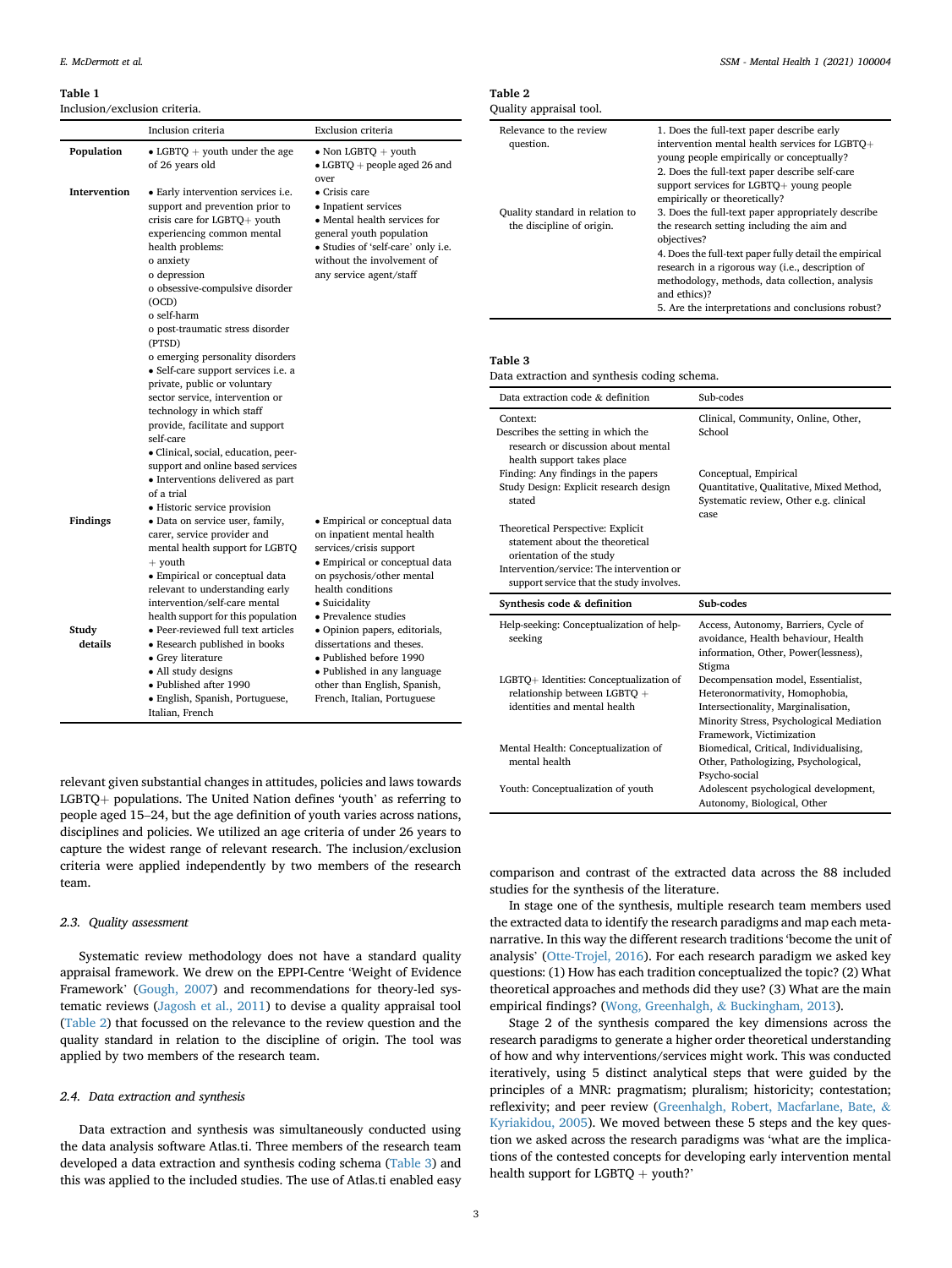# 3. Results

# 3.1. Search results

The search was conducted between March and June 2019. In total, 2951 titles and abstracts were screened and 200 full papers reviewed. 81 were excluded due to not meeting the inclusion criteria and 31 studies were excluded for quality reasons. 88 papers remained for inclusion in the final analysis (see [Fig. 1](#page-3-0) for PRISMA flowchart).

# 3.1.1. Stage 1. Synthesis - key research meta-narratives

We conceptualized the included literature into three meta-narratives: psychology, psycho-social, social/youth work (see [Table 4](#page-4-0) for included papers by paradigm). It is important to understand these are metanarratives i.e. bodies of knowledge that have a shared approach to the topic. They do not refer to individual disciplines. We outline below characteristics of these meta-narratives for each of the conceptual areas. There were often over-laps between the papers and it was sometimes difficult to draw boundaries. For clarity we grouped studies based on the underlying conceptualization of mental health rather than the discipline of the author or journal.

# Meta-narrative 1: Psychology

The psychology meta-narrative focus is the brain & behaviour with the aim of understanding mental distress, rather than mental disorder, and helping an individual to adjust to their circumstances. A high proportion of the publications within this paradigm were produced by psychologists

<span id="page-3-0"></span>

Fig. 1. PRISMA flowchart.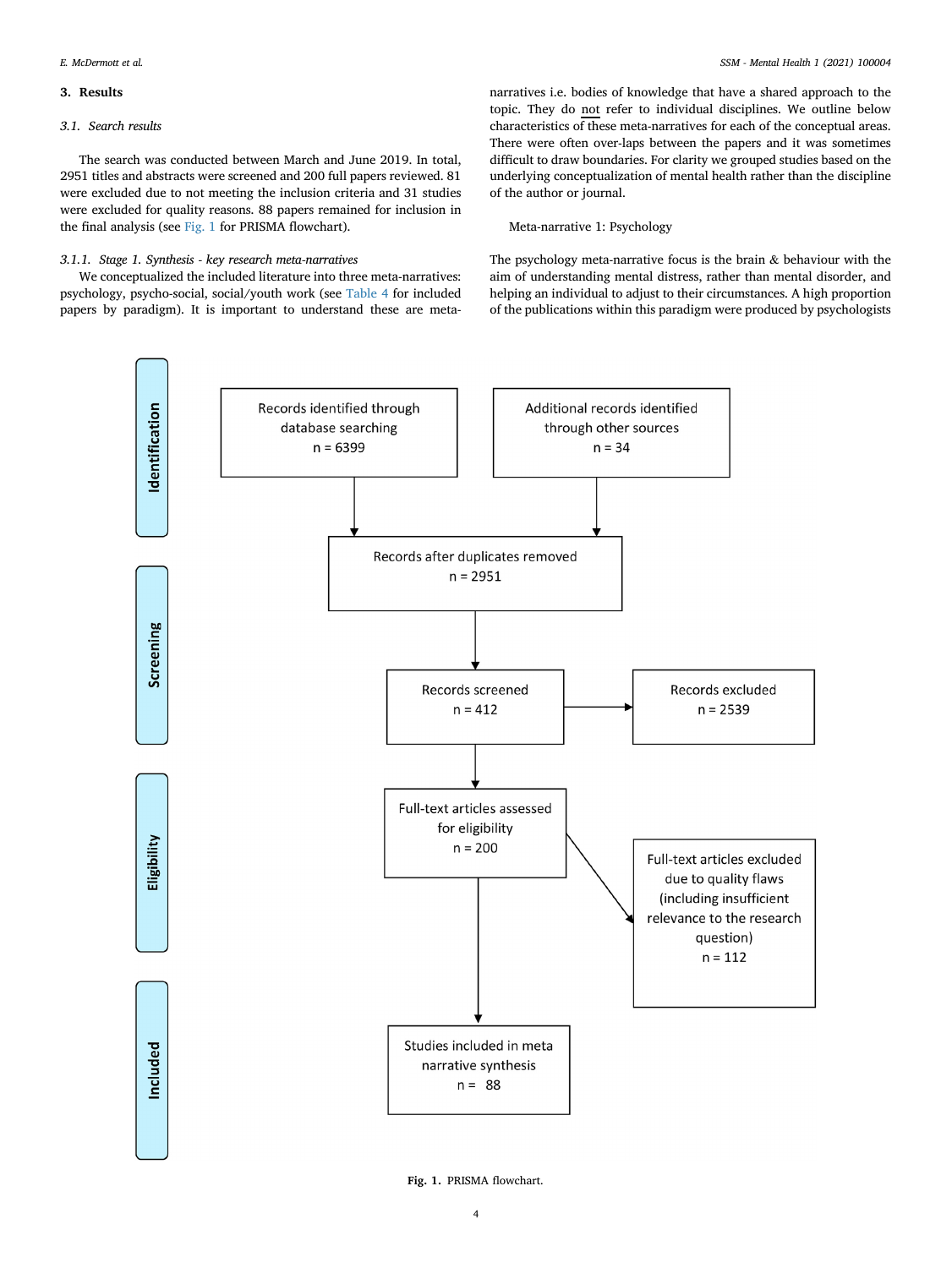#### <span id="page-4-0"></span>Table 4

Included literature by paradigm.

| Psychological $n = 28$                                                                                                                                                           | Psycho-social $n = 27$                                           | Social/Youth work $n = 33$                                                                                                                                                                                                                                                                                                                         |
|----------------------------------------------------------------------------------------------------------------------------------------------------------------------------------|------------------------------------------------------------------|----------------------------------------------------------------------------------------------------------------------------------------------------------------------------------------------------------------------------------------------------------------------------------------------------------------------------------------------------|
| Abbott et al. (2014)                                                                                                                                                             | Allen at al. 2012                                                | Bridget and Lucille (1996)                                                                                                                                                                                                                                                                                                                         |
| Austin, Craig, and D'Souza                                                                                                                                                       | Austin and Craig (2015)                                          | Chiang, Fleming,                                                                                                                                                                                                                                                                                                                                   |
| (2018)                                                                                                                                                                           | Bain, Grzanka, and                                               | Lucassen, Fouche, and                                                                                                                                                                                                                                                                                                                              |
| Burns, Montague, and                                                                                                                                                             | <b>Crowe (2016)</b>                                              | Fenaughty (2018)                                                                                                                                                                                                                                                                                                                                   |
| Mohr (2013)                                                                                                                                                                      | Chaudoir, Wang, and                                              | <sup>a</sup> Cover (2012)                                                                                                                                                                                                                                                                                                                          |
| Busa, Janssen, and                                                                                                                                                               | Pachankis (2017)                                                 | Craig et al. (2012)                                                                                                                                                                                                                                                                                                                                |
| Lakshman (2018)                                                                                                                                                                  | Chen-Hayes (2001)                                                | Craig, Austin, Alessi,                                                                                                                                                                                                                                                                                                                             |
| Coulter et al. (2019)                                                                                                                                                            | <b>Cohler and Hammack</b>                                        | McInroy, and Keane                                                                                                                                                                                                                                                                                                                                 |
| Craig and Austin (2016)                                                                                                                                                          | (2007)                                                           | (2017)                                                                                                                                                                                                                                                                                                                                             |
| Craig, Austin, and Alessi                                                                                                                                                        | Craig and Furman (2018)                                          | Davis, Saltzburg, and                                                                                                                                                                                                                                                                                                                              |
| (2013)                                                                                                                                                                           | Gillig, Miller, and Cox                                          | Locke (2009)                                                                                                                                                                                                                                                                                                                                       |
| Craig, Austin, and Huang                                                                                                                                                         | (2019)                                                           | Davis, Saltzburg, and                                                                                                                                                                                                                                                                                                                              |
| (2018)                                                                                                                                                                           | Heck et al. (2013)                                               | Locke (2010)                                                                                                                                                                                                                                                                                                                                       |
| Fleming, Hill, and Burns                                                                                                                                                         | $a$ Johnson (2014)                                               | Erney and Weber (2018)                                                                                                                                                                                                                                                                                                                             |
| (2017)                                                                                                                                                                           | McDermott (2015a)                                                | Fay (2017)                                                                                                                                                                                                                                                                                                                                         |
| <sup>a</sup> Hatzenbeuhler (2009)                                                                                                                                                | <sup>a</sup> McDermott & Roen                                    | <b>Ferguson and Macchio</b>                                                                                                                                                                                                                                                                                                                        |
| Hatzenbluer and                                                                                                                                                                  | (2016)                                                           | (2015)                                                                                                                                                                                                                                                                                                                                             |
| Pachankis 2016                                                                                                                                                                   | McDermott et al. (2016)                                          | Gamarel et al. (2014)                                                                                                                                                                                                                                                                                                                              |
| Heck (2015)                                                                                                                                                                      | McDonald (2018)                                                  | Hohnke and O Brian 2008                                                                                                                                                                                                                                                                                                                            |
| Hobaica, Alman,                                                                                                                                                                  | McLaren et al. (2015)                                            | <b>Kwok (2018)</b>                                                                                                                                                                                                                                                                                                                                 |
| Jackowich, and Kwon                                                                                                                                                              | Nodin, Peel, Tyler, &                                            | Kwok, Winter, and Yuen                                                                                                                                                                                                                                                                                                                             |
| (2018)                                                                                                                                                                           | <b>Rivers (2015)</b>                                             | (2012)                                                                                                                                                                                                                                                                                                                                             |
| <b>Iacono</b> (2018)                                                                                                                                                             | Oransky et al. (2018)                                            | <b>Lapointe and Crooks</b>                                                                                                                                                                                                                                                                                                                         |
| Ioverno, Belser, Baiocco,                                                                                                                                                        | Proulx, Coulter, Egan,                                           | (2018)                                                                                                                                                                                                                                                                                                                                             |
| Grossman, and Russell                                                                                                                                                            | Matthews, and Mair                                               | Lapointe, Dunlop, and                                                                                                                                                                                                                                                                                                                              |
| (2016)                                                                                                                                                                           | (2019)                                                           | <b>Crooks (2018)</b>                                                                                                                                                                                                                                                                                                                               |
| Lucassen et al. (2013)                                                                                                                                                           | <sup>a</sup> Riggs, Ansara, and                                  | LeFrancois (2013)                                                                                                                                                                                                                                                                                                                                  |
| Lucassen, Hatcher, et al.                                                                                                                                                        | Treharne (2015)                                                  | Madeiros et al. (2004)                                                                                                                                                                                                                                                                                                                             |
| (2015)                                                                                                                                                                           | <sup>a</sup> Riggs and Treharne                                  | Baker, Durr, & Scott                                                                                                                                                                                                                                                                                                                               |
| Lucassen, Hatcher, et al.                                                                                                                                                        | (2017)                                                           | (2016)                                                                                                                                                                                                                                                                                                                                             |
| (2015)                                                                                                                                                                           | Robinson (2010)                                                  | <b>Mind Out (2016)</b>                                                                                                                                                                                                                                                                                                                             |
| Lucassen et al. (2018)                                                                                                                                                           | Sandfort, Bos, Collier,                                          | <b>O'Hara 2013</b>                                                                                                                                                                                                                                                                                                                                 |
| McCallum and McLaren                                                                                                                                                             | and Metselaar (2010)                                             | Paceley (2016)                                                                                                                                                                                                                                                                                                                                     |
| (2010)                                                                                                                                                                           | Tenenbaum (2012)                                                 | Painter, Scannapieco,                                                                                                                                                                                                                                                                                                                              |
| $^{\rm a}$ Meyer (2003)                                                                                                                                                          | Toomey, Ryan, Diaz, and                                          | Blau, Andre, and Kohn                                                                                                                                                                                                                                                                                                                              |
| Millar, Wang, and                                                                                                                                                                | <b>Russell (2018)</b>                                            | (2018)                                                                                                                                                                                                                                                                                                                                             |
| Pachankis (2016)                                                                                                                                                                 | Vinke and van Heeringen                                          | Pallotta Chiarolli and                                                                                                                                                                                                                                                                                                                             |
| Pachankis and Goldfried                                                                                                                                                          | (2002) Vinke and van                                             | <b>Martin (2009)</b>                                                                                                                                                                                                                                                                                                                               |
| (2010)<br>Pepping et al. (2017)<br>Perry, Chaplo, and<br><b>Baucom (2017)</b><br>Smith et al. (2017)<br>Toomey, Ryan, Diaz, and<br><b>Russell (2011)</b><br>Toomey et al. (2016) | Heeringen (2004)<br>Zhang, Finan, Bersamin,<br>and Fisher (2018) | The Proud Trust (2016)<br>Powell, Ellasante,<br>Korchmaros, Haverly, and<br><b>Stevens</b> (2016)<br>Sadowski, Chow, and<br><b>Scanlon</b> (2009)<br>Sansfacon et al. (2018)<br>Steinke, Root-Bowman,<br>Estabrook, Levine, and<br>Kantor (2017)<br>Wagaman, Keller, and<br>Cavaliere (2016)<br>Wilkerson et al. (2017)<br>Wilkerson et al. (2018) |

<span id="page-4-1"></span><sup>a</sup> Theoretical literature.

and published in psychology journals. The dominant ontological and epistemological approach within the meta-narrative is positivist and consequently the research methods utilized are quantitative, typically using pre-test/post-test survey methods and standardised validated measures to undertake empirical trial research about interventions. The theoretical basis of these studies most often relied on Meyer'[s \(2003\)](#page-8-14) Minority Stress Framework in which LGBTQ $+$  identity is fixed and a discrete category. For example a paper may include measures of 'distal stressors' such as family homophobia and the impact on individual psychological functioning and identity development. In this meta-narrative there was very little theorisation of youth and the under-pinning presumption was adolescent development.

[Wofford \(2017\)](#page-8-18)

In the psychology meta-narrative, the individual is the key object of study with the central aim to affect cognitive/behaviour change for individual LGBTQ $+$  youth. As a consequence, the paradigm concentrates on individual level interventions such as CBT (Cognitive Behavioural

Therapy) e.g. AFFIRM an intervention aimed at trans youth and coping skills ([Craig](#page-7-11) & [Austin, 2016\)](#page-7-11) and Rainbow SPARX, an online CBT programme aimed at sexual minority youth and depression ([Lucassen,](#page-7-12) [Merry, Hatcher,](#page-7-12) & [Frampton, 2015](#page-7-12)). Far less attention is paid to wider socio-cultural context of interventions.

### Meta-narrative 2: Psycho-social

The psycho-social meta-narrative considers the interplay of individual psychology and social contextual factors in mental health without conceptualising the two as discrete entities. This scholarship specifically aims to address the polarization in debates between psychology and socio-historical perspectives of sexuality and gender ([Johnson, 2014;](#page-7-13) [McDermott](#page-7-13) & [Roen, 2016](#page-7-13)). The ontological and epistemological foundations of the papers within this meta-narrative was more varied (social constructionist, realist, positivist) and the generation of knowledge more interdisciplinary (and research teams multidisciplinary) and published across a wider range of journal types. Although quantitative methods remained the single most common approach, a broader range of methods was used here than in the psychology meta-narrative. However, mental health was frequently measured as per the psychological meta-narrative through standardised validated psychological measures.

As with the psychology meta-narrative, [Meyer's \(2003\)](#page-8-14) Minority Stress Theory was the dominant way in which LGBTQ $+$  youth mental health was conceptualized and the concept of youth was again under-theorised. There was also a significant use of queer theory and heteronormativity to critique normative adolescent development, mental health and minority stress theory. In addition, there is a more nuanced appreciation of the intersection of LGBTQ $+$  identity with other factors such as ethnicity and socioeconomic status. The support and interventions in this meta-narrative are more heterogenous than those in the psychology meta-narrative. Individual support service/interventions are more likely to be multifaceted and include a social component (e.g. school belonging [\(McLaren, Schurmann,](#page-8-15) & [Jenkins, 2015](#page-8-15))) or delivery context (e.g. summer camp [\(Vincke](#page-8-16) & [van Heeringen, 2004\)](#page-8-16)) and be delivered in a community e.g. youth health centre [\(Oransky, Burke,](#page-8-17) & [Steever, 2018](#page-8-17)) or school setting e.g. Gay-Straight Alliances ([Heck,](#page-7-14) [Flentje,](#page-7-14) & [Cochran, 2013\)](#page-7-14).

# Meta-narrative 3: Social/youth work

This meta-narrative contains social/youth work scholarship or practice that considers individuals/youth in relation to their wider communities and resources. The 'object of study' for this meta-narrative is  $LGBTQ +$ youth within their wider social context and much more attention is given to youth and their social world than in the other two meta-narratives. Mental health is usually loosely defined and untheorized.

The dominant ontological and epistemological approach is social constructivist and interpretivist. Methodologically, this meta-narrative, congruent with the emphasis on youth participation, overwhelmingly uses a qualitative methodology frequently in collaboration with LGBTQ+ (youth) organizations. Youth is rarely theorised and the dominant conceptual framework regarding LGBTQ $+$  youth mental health is usually implicitly minority stress theory. Explicitly attending to cultural and ethnic diversity, this paradigm includes an intersectional perspective in theory and research practice, which means compared to the psychological and psycho-social meta-narratives, there is a departure from considering LGBTQ $+$  youth as one homogenous group.

The majority of the support/interventions discussed in this metanarrative are social (rather than individual) and based in community (e.g. community support programme for Chinese trans youth ([Kwok,](#page-7-15) [2018\)](#page-7-15)), school settings (e.g. mental health delivery in schools ([Wofford,](#page-8-18)  $2017$ )), and (LGBTQ+) youth specific organizations [\(Gamarel, Walker,](#page-7-16) [Rivera,](#page-7-16) & [Golub, 2014\)](#page-7-16). The interventions and recommendations for support from this meta-narrative was based on the experiences of  $LGBTQ+$  youth as opposed to being 'filtered' through the perspectives of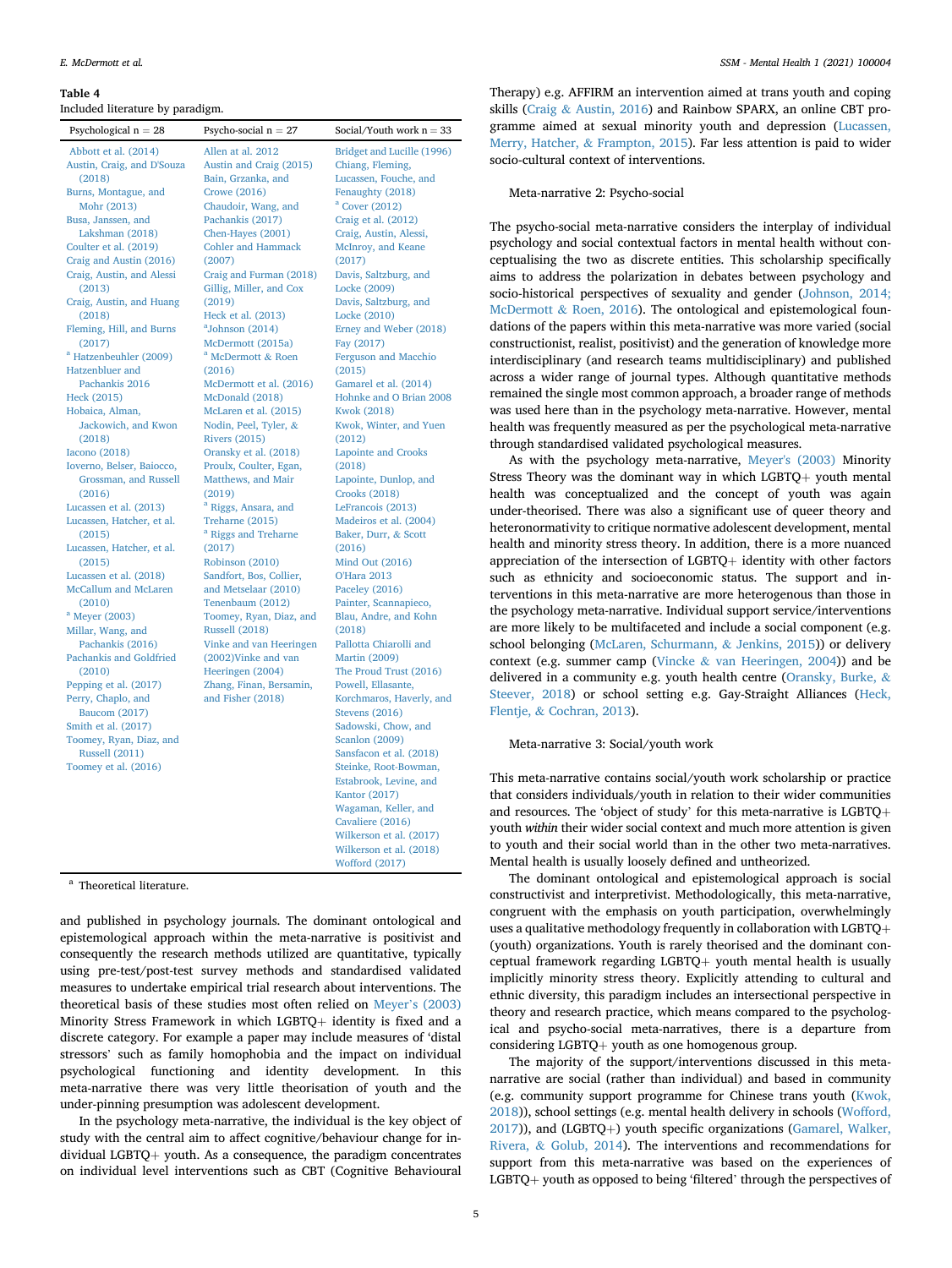# (adult) clinical or school perspectives.

# 3.1.2. Stage 2. Synthesis - developing a theoretical framework

The framework we have produced is 'theoretical' (see [Fig. 2](#page-5-0)) and it is not a blueprint for a mental health support service. The framework contains the key dimensions, derived from the literature, of a service for successfully supporting, at an early stage, LGBTQ $+$  youth with common mental health problems. It draws on models found in the literature that attempt to capture the multi-level (macro, meso, micro) interacting complex factors required to support the mental health of LGBTQ $+$  youth ([Oransky et al., 2018](#page-8-17)). Our framework has a critical approach to  $LGBTQ+$  youth mental health support, paying attention to three key contestations across the meta-narratives: i) the conceptualization of adolescence/youth; ii) theorisations of mental health; iii) the theoretical propositions for why LGBTQ+ populations have elevated rates of poor mental health.

## 3.2. Explaining the theoretical framework

#### 3.2.1. Macro outer ring 1

The outer ring represents the macro level dimensions of power, norms and socio-economic material conditions that are maintained through institutions, laws, discourses and people. These impact on how a  $LGBTQ+$  young person may think about themselves, the actions they may take, their access to resources, how others may interact with them and their mental health. At the macro level the effects of Heteronorms (the dominance of cis-heterosexuality where gender identities and bodies align and everyone is assumed heterosexual) on  $LGBTQ+$  youth mental health is of paramount importance. Heteronormativity is maintained through direct homo/bi/trans phobia and discrimination, in addition to marginalisation, silence, invisibility, misrepresentation and exclusion of  $LGBTQ$  sexualities and genders. Mental health support must have an anti-oppressive and social justice approach in which LGBTQ $+$  youth can learn to understand, cope with, and reject heteronormativity, for example, through CBT psycho-education or peer-support groups. Normative Youth refers to the social norm where youth are positioned as less than adults and they are configured as passive subjects 'waiting' for adulthood. In many cases youth emotional distress is viewed as

<span id="page-5-0"></span>

Fig. 2. Theoretical non-pathologizing framework for providing mental health support to LGBT+ youth.

pathology, ignored and temporalized. To counter the disempowerment of youth and the diminishing of their distress, support services require an anti-paternalist, youth-centred approach enabled through advocacy & collaboration. Bio-Psych Power refers to the pathologizing impact of biomedicine and psychiatry on  $LGBTQ+$  identities and youth mental health. Mental health support must hold the perspective that LGBTQ identity and difficult emotions are not a sign of psychological abnormality. Intersectionality means mental health support must acknowledge the multiple discriminations that arise as a result of multiple identity characteristics such as race, ethnicity, faith and disability.  $LGBTQ+$  may not be the central facet of youth identity and experience. The Socio-economic and Material Conditions refers to mental health support needing to understand the social and financial disadvantage experienced by youth. Most youth have limited access to resources and finances and are dependent on family or carers. Those without families, BAME, homeless, asylum seekers, refugees, and trans, are especially precarious and vulnerable.

# 3.2.2. Meso inner ring 2

The meso level components of the framework are important to the over-arching provision of mental health support. Recognition refers to the need for mental health support to acknowledge through affirmation the plurality and fluidity of gender and sexual self-definition. This should foster a positive identity where the individual is valued, understood and accepted. Relationality refers to the importance of connection to others as a way to support and improve mental health. Connections with peers and trusted adults may be more effective at reducing poor mental health where 'mutual-care' in addition to 'self-care' is operationalized. Belonging means  $LGBTO+$  youth should feel included, comfortable and like they 'fit in' the support service. Mental health support should be nonjudgemental and inclusive, encouraging coping, trust and understanding. Becoming means there is not a fixed pathway to a sexual or gendered identity or a final destination identity. Mental health support must prioritise gendered and sexual self-definition, space and flexibility for change and not make assumptions. The emotional, cultural, psychological and physical Safety of youth should be paramount to mental health support. This must prioritise fostering trust, confidentiality, privacy through space and staff. Intelligibility is the capability of being understood, to be comprehended for different experiences connected to different and intersecting categorisations of identity.

#### 3.2.3. Micro ring 3

The micro ring features are important to how the individual is regarded within the mental health support service. Agency means youth must be treated as acting, knowing subjects with support employing an advocacy, empowerment, collaboration and joint decision-making approach. Autonomy refers to youth self-determination and youth having an active voice in their care. Mental health support should promote self-efficacy, self-awareness and identifying personal strengths. Subjugated knowledges indicates that valuing youth knowledge and experience is central for delivering appropriate support. Services should operate through a strength-based approach to youth competency. Resistance refers to support that enables youth to refuse to be diminished by their identity, age and mental health status. Positive mental health can be encouraged through developing coping strategies and building confidence, resilience, self-esteem and understanding through, for example, psycho-education, activism, art, therapy, celebration, fun.

# 3.2.4. Centre ring 4

At the centre of the framework is Mental Health which was conceptualized in a variety of ways in the 3 meta-narratives we identified. Our theoretical framework notes mental health can be a diagnostic category. It is also a complex phenomenon incorporating Emotions, Feelings, Distress and Subjectivity that are a natural part of human suffering and misery and not an indication of psychological abnormality. Early intervention mental health support must start with LGBTQ $+$  youth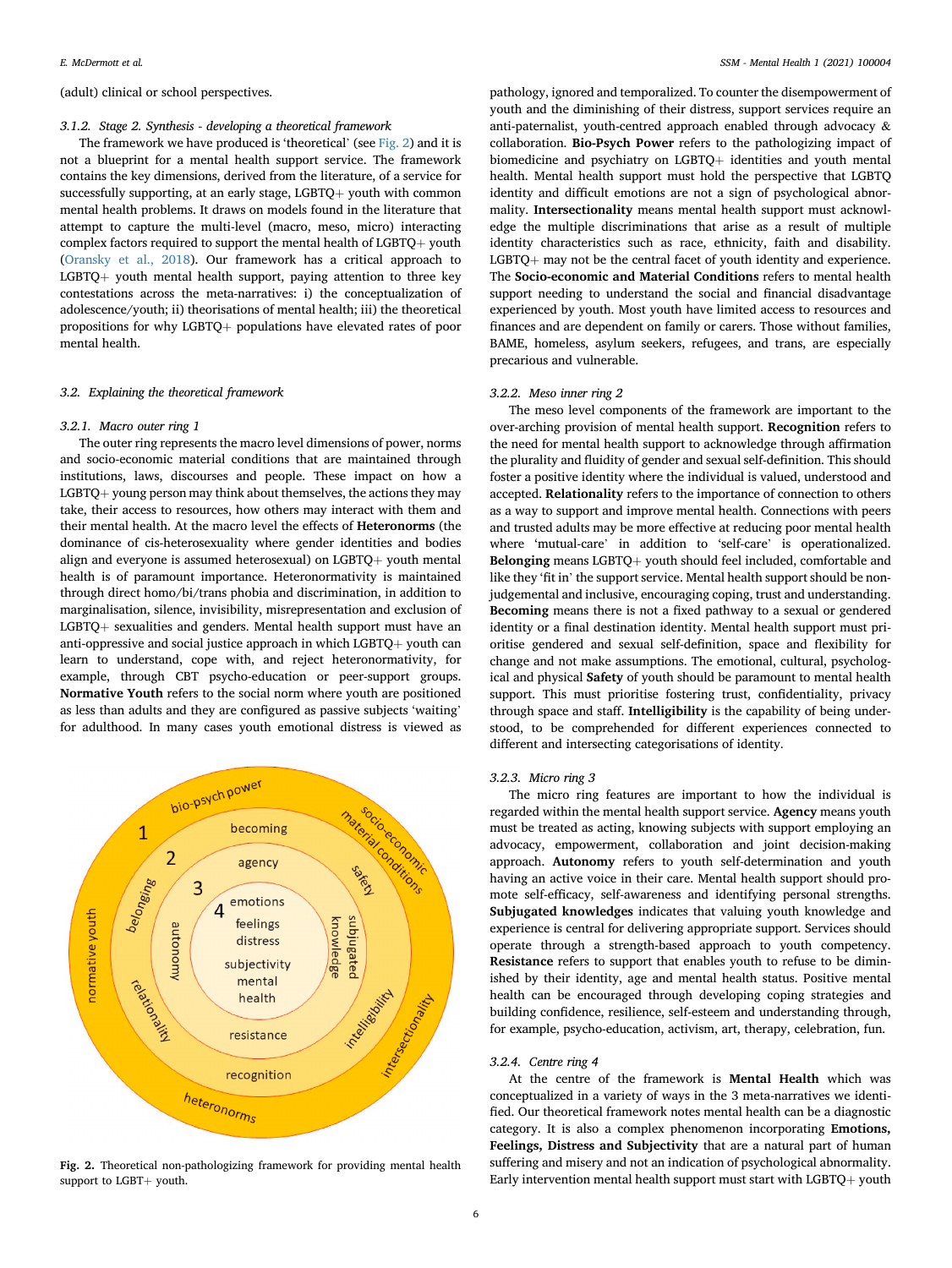subjective assessment of their mental health needs rather than symptomology and diagnosis.

# 4. Discussion

This MNR aimed to assess the evidence on mental health early intervention services and support for LGBTQ $+$  youth. The theoretical framework we have devised, based on an interpretative synthesis of the evidence, is aligned with the de-medicalization of human misery and suffering because the pathologization of emotional distress, difficult feelings/thoughts and behaviours has a stigmatizing impact on individuals and societies. Our framework is aimed at supporting youth with common mental health problems at an early point in their difficulties. It does not presume that psychiatry (which hardly featured in the literature we found) or individual psychology present the most effective ways of understanding how to intervene. Our starting point is that  $LGBTQ +$ youth do not need a mental health diagnosis before they can be supported to improve their mental health. A mental health diagnosis should not stop young people accessing mental health support, and it is not always necessary i.e. a young person's mental health can be improved without a mental health diagnosis. Our framework suggests that early intervention must be early and the subjective assessment of mental health by a young person is sufficient to access support.

A further fundamental element of the framework to support LGBTQ $+$ youth mental health is to understand that they live in a heteronormative world that despite improvements continues to either explicitly denigrate  $LGBTQ+$  identities or marginalise and silence those lives. This was acknowledged across all 3 meta-narratives and strongly suggests that youth must be supported to exist within/resist against these difficult normative environments.

We have interpretively synthesized the literature to produce an individual and social theoretical framework for supporting LGBTQ $+$  youth mental health. We understand LGBTQ $+$  youth mental health as arising from intersectional and complex factors. Our framework de-medicalizes emotional distress and promotes youth-centred support that attends to the multi-factored influences on mental health. Our framework suggests that those who provide support must understand individual lives, must connect with youth, must collaborate facilitating the young person's autonomy and encourage agency. The framework aims to have applicability across a variety of settings such as school, healthcare, online, community and youth work.

A central characteristic of the MNR method is premised upon [Kuhn's](#page-7-50) [\(1962\)](#page-7-50) epistemological perspective that what we come to know about the world is not homogenous and linear. Scientific knowledge progresses through paradigms, that ebb and flow and develop in relation to each other and their ability to explain a particular phenomenon. The 'storylines' ([Greenhalgh et al., 2005](#page-7-7)) of the meta-narratives that contribute to the evidence base about LGBTQ $+$  mental health have been heavily shaped by legal, policy, biomedical, academic and public discourses/attitudes to sexual and gender diversity, and by the social movements that have aimed to gain equality for  $LGBTQ$  people. These have also been crucial to the developments of research on  $LGBTQ +$  youth mental health. As a result of this liberalization, albeit uneven, we now know and acknowledge the prevalence of the problem, but we must now intervene to tackle this mental health inequality. This is where we are stuck, we have much less research about the ways of addressing LGBTQ+ youth mental health and promoting wellbeing, across all research paradigms.

Across the literature we reviewed, scholars worldwide were struggling with similar difficulties in trying to understand the problem and provide solutions. The background for each paper was the marginalisation and stigmatisation of young  $LGBTQ +$  lives, the impact this had on their mental health, the dearth of appropriate mental health support and the need for research to support the development of effective mental health provision. The study of  $LGBTO+$  youth mental health has largely occurred across the disciplines of psychology, sociology, public health,

social work and youth studies, which until now have operated independently of each other. Our interdisciplinary approach indicates that effective early intervention mental health support for LGBTQ $+$  youth must prioritise addressing normative environments that marginalises youth, LGBTQ+ identities and mental health problems. We appreciate that these macro level changes may be difficult and take time. Perhaps indicative of this, we did not find any interventions that sought to change these normative environments beyond community/school level.

The strength of this review is that it utilized a theory-led systematic review methodology to detail the underlying theory of effective mental health care. This is the first, to our knowledge, theoretical framework to be produced for supporting LGBTQ $+$  youth mental health and is a significant advancement in developing effective services and interventions because eventually, after testing empirically, it will provide the principles for appropriate LGBTQ $+$  youth mental health support. However, the review is of course limited by language and there may be important evidence written in countries that we were unable to include. In addition, we realise that the adaptation of the PICOS formula for selecting studies for MNR methodology is unwise. This is because the PICOS framework, although widely used within SR methodology, cannot be easily applied through an interpretive and iterative approach. Most clearly the theoretical framework is exactly that, theoretical, and it must now be tested empirically so that we and LGBTQ $+$  young people might judge its acceptability.

# Declaration of competing interest

The work reported in this paper was funded by the National Institute for Health Research, Grant No: NIHRDH-HS&DR/17/09/04. The authors declare that they have no known competing financial interests or personal relationships that could have appeared to influence the work reported in this paper.

# Appendix A. Supplementary data

Supplementary data to this article can be found online at [https://](https://doi.org/10.1016/j.ssmmh.2021.100004) [doi.org/10.1016/j.ssmmh.2021.100004.](https://doi.org/10.1016/j.ssmmh.2021.100004)

#### References

- <span id="page-6-3"></span>Abbott, J. A. M., Klein, B., McLaren, S., Austin, D. W., Molloy, M., Meyer, D., et al. (2014). Out & online; effectiveness of a tailored online multi-symptom mental health and wellbeing program for same-sex attracted young adults: Study protocol for a randomised controlled trial. Trials, 15. <https://doi.org/10.1186/1745-6215-15-504>
- <span id="page-6-1"></span>Acevedo-Polakovich, I. D., Bell, B., Gamache, P., & Christian, A. S. (2013). Service accessibility for lesbian, gay, bisexual, transgender, and questioning youth. Youth & Society, 45(1), 75–97. <https://doi.org/10.1177/0044118X11409067>
- <span id="page-6-6"></span>Allen, K. D., Hammack, P. L., & Himes, H. L. (2012). Analysis of GLBTQ youth community-based programs in the United States. Journal of Homosexuality, 59(9), 1289–1306. <https://doi.org/10.1080/00918369.2012.720529>
- <span id="page-6-0"></span>[Amos, R., Manalastas, E. J., White, R., Bos, H., & Patalay, P. \(2020\).](http://refhub.elsevier.com/S2666-5603(21)00004-9/sref4) Mental health, social [adversity, and health-related outcomes in sexual minority adolescents: A contemporary](http://refhub.elsevier.com/S2666-5603(21)00004-9/sref4) [national cohort study](http://refhub.elsevier.com/S2666-5603(21)00004-9/sref4).
- <span id="page-6-7"></span>Austin, A., & Craig, S. L. (2015). Empirically supported interventions for sexual and gender minority youth. Journal Of Evidence-Informed Social Work, 12(6), 567–578. <https://doi.org/10.1080/15433714.2014.884958>
- <span id="page-6-4"></span>Austin, A., Craig, S. L., & D'Souza, S. A. (2018). An AFFIRMative cognitive behavioral intervention for transgender youth: Preliminary effectiveness. Professional Psychology: Research and Practice, 49(1), 1–8. <https://doi.org/10.1037/pro0000154>
- <span id="page-6-8"></span>Bain, C. L., Grzanka, P. R., & Crowe, B. J. (2016). Toward a queer music therapy: The implications of queer theory for radically inclusive music therapy. The Arts in Psychotherapy, 50, 22–33. <https://doi.org/10.1016/j.aip.2016.03.004>
- <span id="page-6-10"></span>[Baker, D., Durr, P., & Scott, P. \(2016\).](http://refhub.elsevier.com/S2666-5603(21)00004-9/optCxWneAYWU2) Youth chances report. London: Youth chances [charity](http://refhub.elsevier.com/S2666-5603(21)00004-9/optCxWneAYWU2).
- <span id="page-6-9"></span>Bridget, J., & Lucille, S. (1996). Lesbian youth support information service (LYSIS): Developing a distance support agency for young lesbians. Journal of Community & Applied Social Psychology, 6(5), 355–364. [https://doi.org/10.1002/\(sici\)1099-](https://doi.org/10.1002/(sici)1099-1298(199612)6) [1298\(199612\)6.](https://doi.org/10.1002/(sici)1099-1298(199612)6) :5<355::Aid-casp386>3.0.Co;2-y.
- <span id="page-6-2"></span>[Brown, A., Rice, S., Rickwood, D., & Parker, A. \(2016\). Systematic review of barriers and](http://refhub.elsevier.com/S2666-5603(21)00004-9/sref16) [facilitators to accessing and engaging with mental health care among at-risk young](http://refhub.elsevier.com/S2666-5603(21)00004-9/sref16) people. Asia-Pacific Psychiatry: Offi[cial Journal Of The Paci](http://refhub.elsevier.com/S2666-5603(21)00004-9/sref16)fic Rim College Of [Psychiatrists, 8](http://refhub.elsevier.com/S2666-5603(21)00004-9/sref16)(1), 3–[22.](http://refhub.elsevier.com/S2666-5603(21)00004-9/sref16)
- <span id="page-6-5"></span>Burns, M. N., Montague, E., & Mohr, D. C. (2013). Initial design of culturally informed behavioral intervention technologies: Developing an mHealth intervention for young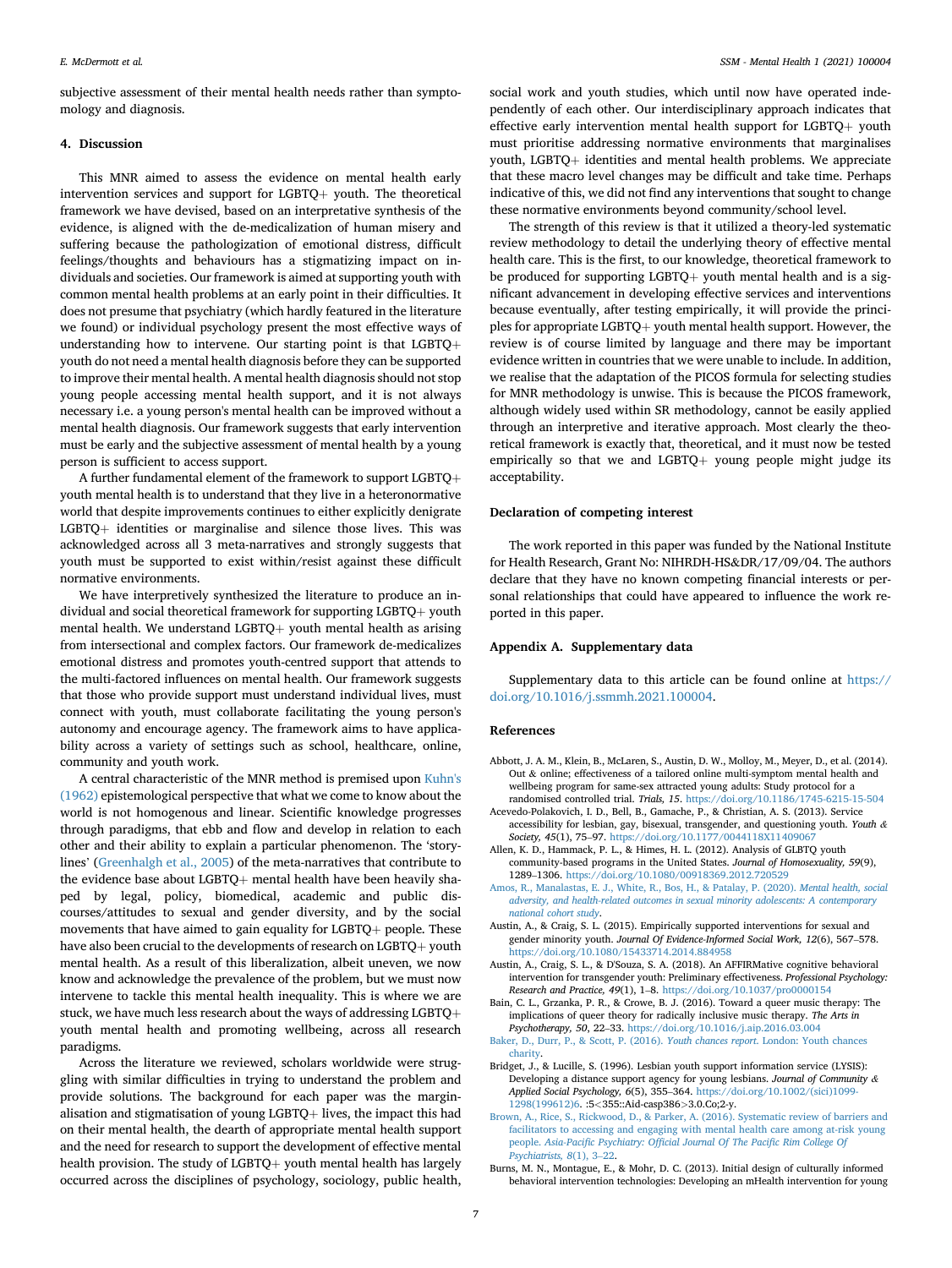sexual minority men with generalized anxiety disorder and major depression. Journal of Medical Internet Research, 15(12). <https://doi.org/10.2196/jmir.2826>

<span id="page-7-17"></span>Busa, S., Janssen, A., & Lakshman, M. (2018). A review of evidence based treatments for transgender youth diagnosed with social anxiety disorder. Transgender Health, 3(1), 27–33. <https://doi.org/10.1089/trgh.2017.0037>

<span id="page-7-31"></span>Chaudoir, S. R., Wang, K., & Pachankis, J. E. (2017). What reduces sexual minority stress? A review of the intervention "toolkit". Journal of Social Issues, 73(3), 586–617. <https://doi.org/10.1111/josi.12233>

<span id="page-7-32"></span>Chen-Hayes, S. F. (2001). Counseling and advocacy with transgendered and gendervariant persons in schools and families. Journal of Humanistic Counseling Education and Development, 40(1), 34–49. <https://doi.org/10.1002/j.2164-490X.2001.tb00100.x>

<span id="page-7-36"></span>Chiang, S.-Y., Fleming, T., Lucassen, M. F. G., Fouche, C., & Fenaughty, J. (2018). From secrecy to discretion: The views of psychological therapists on supporting Chinese sexual and gender minority young people. Children and Youth Services Review, 93, 307–314. <https://doi.org/10.1016/j.childyouth.2018.08.005>

<span id="page-7-33"></span>Cohler, B. J., & Hammack, P. L. (2007). The psychological world of the gay teenager: Social change, narrative, and "normality. Journal of Youth and Adolescence, 36(1), 47–59. <https://doi.org/10.1007/s10964-006-9110-1>

<span id="page-7-18"></span>Coulter, R. W., Sang, J. M., Louth-Marquez, W., Henderson, E. R., Espelage, D., Hunter, S. C., DeLucas, M., Abebe, K. Z., Miller, E., Morrill, B. A., Hieftje, K., Friedman, M. S., & Egan, J. E. (2019). Pilot Testing the Feasibility of a Game Intervention Aimed at Improving Help Seeking and Coping Among Sexual and Gender Minority Youth: Protocol for a Randomized Controlled Trial. JMIR research protocols, 8(2), e12164. <https://doi.org/10.2196/12164>

<span id="page-7-37"></span><span id="page-7-11"></span>Cover, R (2012). [Queer youth suicide, culture](http://refhub.elsevier.com/S2666-5603(21)00004-9/sref24) & [identity: Unliveable lives](http://refhub.elsevier.com/S2666-5603(21)00004-9/sref24). London: Routledge. Craig, S. L., & Austin, A. (2016). The AFFIRM open pilot feasibility study: A brief

affirmative cognitive behavioral coping skills group intervention for sexual and gender minority youth. Children and Youth Services Review, 64, 136–144. [https://](https://doi.org/10.1016/j.childyouth.2016.02.022) [doi.org/10.1016/j.childyouth.2016.02.022](https://doi.org/10.1016/j.childyouth.2016.02.022)

<span id="page-7-19"></span>Craig, S., Austin, A., & Alessi, E. (2013). Gay affirmative cognitive behavioral therapy for sexual minority youth: A clinical adaptation. Clinical Social Work Journal, 41(3), 258–266. <https://doi.org/10.1007/s10615-012-0427-9>

<span id="page-7-38"></span>Craig, S. L., Austin, A., Alessi, E. J., McInroy, L., & Keane, G. (2017). Minority stress and HERoic coping among ethnoracial sexual minority girls: Intersections of resilience. Journal of Adolescent Research, 32(5), 614–641. [https://doi.org/10.1177/](https://doi.org/10.1177/0743558416653217) [0743558416653217](https://doi.org/10.1177/0743558416653217)

<span id="page-7-20"></span>Craig, S. L., Austin, A., & Huang, Y. T. (2018). Being humorous and seeking diversion:<br>Promoting healthy coping skills among LGBTQ+ youth. Journal of Gay & Lesbian Mental Health, 22(1), 20–35. <https://doi.org/10.1080/19359705.2017.1385559>

<span id="page-7-34"></span>Craig, S. L., & Furman, E. (2018). Do marginalized youth experience strengths in strengths-based interventions? Unpacking program acceptability through two interventions for sexual and gender minority youth. Journal of Social Service Research, 44(2), 168–179. <https://doi.org/10.1080/01488376.2018.1436631>

<span id="page-7-5"></span>Craig, S. L., McInroy, L., Austin, A., Smith, M., & Engle, B. (2012). Promoting self-efficacy and self-esteem for multiethnic sexual minority youth: An evidence-informed<br>intervention. Journal of Social Service Research, 38(5), 688–698. [https://doi.org/](https://doi.org/10.1080/01488376.2012.718194) [10.1080/01488376.2012.718194](https://doi.org/10.1080/01488376.2012.718194)

<span id="page-7-39"></span>Davis, T. S., Saltzburg, S., & Locke, C. R. (2009). Supporting the emotional and psychological well being of sexual minority youth: Youth ideas for action. Children and Youth Services Review, 31(9), 1030–1041. [https://doi.org/10.1016/](https://doi.org/10.1016/j.childyouth.2009.05.003) [j.childyouth.2009.05.003](https://doi.org/10.1016/j.childyouth.2009.05.003)

<span id="page-7-40"></span>Davis, T. S., Saltzburg, S., & Locke, C. R. (2010). Assessing community needs of sexual minority youths: Modeling concept mapping for service planning. Journal of Gay &<br>Lesbian Social Services, 22(3), 226–249. [https://doi.org/10.1080/](https://doi.org/10.1080/10538720903426354) [10538720903426354](https://doi.org/10.1080/10538720903426354)

<span id="page-7-1"></span>Di Giacomo, E., Krausz, M., Colmegna, F., Aspesi, F., & Clerici, M. (2018). Estimating the risk of attempted suicide among sexual minority youths: A systematic review and meta-analysis. JAMA Pediatrics, 172(12), 1145–1152. [https://doi.org/10.1001/](https://doi.org/10.1001/jamapediatrics.2018.2731) [jamapediatrics.2018.2731](https://doi.org/10.1001/jamapediatrics.2018.2731)

<span id="page-7-41"></span>[Erney, R., & Weber, K. \(2018\). Not all children are straight and white: Strategies for](http://refhub.elsevier.com/S2666-5603(21)00004-9/sref34) [serving youth of color in out-of-home care who identify as LGBTQ.](http://refhub.elsevier.com/S2666-5603(21)00004-9/sref34) Child Welfare, 96[\(2\), 151](http://refhub.elsevier.com/S2666-5603(21)00004-9/sref34)–[177. Retrieved from](http://refhub.elsevier.com/S2666-5603(21)00004-9/sref34) <[Go to ISI](http://refhub.elsevier.com/S2666-5603(21)00004-9/sref34)>[://WOS:000432337700009](http://refhub.elsevier.com/S2666-5603(21)00004-9/sref34).

<span id="page-7-42"></span>Fay. (2017). [Getting it Right: What LGBT](http://refhub.elsevier.com/S2666-5603(21)00004-9/sref35)+ [young people want and need in Greater](http://refhub.elsevier.com/S2666-5603(21)00004-9/sref35) Manchester[. Manchester: The Proud Trust.](http://refhub.elsevier.com/S2666-5603(21)00004-9/sref35)

<span id="page-7-43"></span>Ferguson, K. M., & Maccio, E. M. (2015). Promising programs for lesbian, gay, bisexual, transgender, and queer/questioning runaway and homeless youth. Journal of Social Service Research, 41(5), 659–683. <https://doi.org/10.1080/01488376.2015.1058879>

<span id="page-7-21"></span>Fleming, J. B., Hill, Y. N., & Burns, M. N. (2017). Usability of a culturally informed mHealth intervention for symptoms of anxiety and depression: Feedback from young sexual minority men. JMIR Human Factors, 4(3). [https://doi.org/10.2196/](https://doi.org/10.2196/humanfactors.7392) [humanfactors.7392.](https://doi.org/10.2196/humanfactors.7392) e22-e22.

<span id="page-7-16"></span>Gamarel, K. E., Walker, J. N. J., Rivera, L., & Golub, S. A. (2014). Identity safety and relational health in youth spaces: A needs assessment with LGBTQ youth of color. Journal of LGBT Youth, 11(3), 289–315. Retrieved from [http://search.ebscohos](http://search.ebscohost.com/login.aspx?direct=true&db=eric&AN=EJ1032932&site=ehost-live&authtype=ip,shib&user=s1523151) [t.com/login.aspx?direct](http://search.ebscohost.com/login.aspx?direct=true&db=eric&AN=EJ1032932&site=ehost-live&authtype=ip,shib&user=s1523151)=[true](http://search.ebscohost.com/login.aspx?direct=true&db=eric&AN=EJ1032932&site=ehost-live&authtype=ip,shib&user=s1523151)&db=[eric](http://search.ebscohost.com/login.aspx?direct=true&db=eric&AN=EJ1032932&site=ehost-live&authtype=ip,shib&user=s1523151)&AN=[EJ1032932](http://search.ebscohost.com/login.aspx?direct=true&db=eric&AN=EJ1032932&site=ehost-live&authtype=ip,shib&user=s1523151)&site=[ehos](http://search.ebscohost.com/login.aspx?direct=true&db=eric&AN=EJ1032932&site=ehost-live&authtype=ip,shib&user=s1523151) [t-live](http://search.ebscohost.com/login.aspx?direct=true&db=eric&AN=EJ1032932&site=ehost-live&authtype=ip,shib&user=s1523151)&authtype=[ip,shib](http://search.ebscohost.com/login.aspx?direct=true&db=eric&AN=EJ1032932&site=ehost-live&authtype=ip,shib&user=s1523151)&user=[s1523151](http://search.ebscohost.com/login.aspx?direct=true&db=eric&AN=EJ1032932&site=ehost-live&authtype=ip,shib&user=s1523151).

<span id="page-7-35"></span>Gillig, T. K., Miller, L. C., & Cox, C. M. (2019). She finally smiles horizontal ellipsis for real": Reducing depressive symptoms and bolstering resilience through a camp intervention for LGBTQ youth. Journal of Homosexuality, 66(3), 368–388. [https://](https://doi.org/10.1080/00918369.2017.1411693) [doi.org/10.1080/00918369.2017.1411693](https://doi.org/10.1080/00918369.2017.1411693)

<span id="page-7-9"></span>[Gough, D. \(2007\). Weight of evidence: A framework for the appraisal of the quality and](http://refhub.elsevier.com/S2666-5603(21)00004-9/sref40) relevance of evidence. [Research Papers in Education, 22](http://refhub.elsevier.com/S2666-5603(21)00004-9/sref40)(2), 213–[228](http://refhub.elsevier.com/S2666-5603(21)00004-9/sref40).

<span id="page-7-7"></span>[Greenhalgh, T., Robert, G., Macfarlane, F., Bate, P., Kyriakidou, O., & R, P. \(2005\).](http://refhub.elsevier.com/S2666-5603(21)00004-9/sref41) [Storylines of research in diffusion of innovation: A meta-narrative approach to](http://refhub.elsevier.com/S2666-5603(21)00004-9/sref41) [systematic review.](http://refhub.elsevier.com/S2666-5603(21)00004-9/sref41) Social Science & [Medicine, 61](http://refhub.elsevier.com/S2666-5603(21)00004-9/sref41)(2), 417–[430](http://refhub.elsevier.com/S2666-5603(21)00004-9/sref41).

<span id="page-7-8"></span>Greenhalgh, T., & Wong, G. (2013). Training materials for meta-narrative reviews. Retrieved from Available at: [http://www.ramesesproject.org/media/Meta\\_narrative\\_revie](http://www.ramesesproject.org/media/Meta_narrative_reviews_training_materials.pdf) [ws\\_training\\_materials.pdf](http://www.ramesesproject.org/media/Meta_narrative_reviews_training_materials.pdf).

<span id="page-7-6"></span>[Greenhalgh, T., Wong, G., Westhorp, G., & R, P. \(2011\). Protocol](http://refhub.elsevier.com/S2666-5603(21)00004-9/sref43) – [realist and meta](http://refhub.elsevier.com/S2666-5603(21)00004-9/sref43)[narrative evidence synthesis: Evolving standards \(RAMASES\).](http://refhub.elsevier.com/S2666-5603(21)00004-9/sref43) BMC Medical Research [Methodology, 11](http://refhub.elsevier.com/S2666-5603(21)00004-9/sref43).

<span id="page-7-49"></span>[Hara, O. \(2013\). Exploring the emotional health of LGBT](http://refhub.elsevier.com/S2666-5603(21)00004-9/sref44)+ [people in NI.](http://refhub.elsevier.com/S2666-5603(21)00004-9/sref44) Belfast.

<span id="page-7-22"></span>Hatzenbuehler, M. L. (2009). How does sexual minority stigma "get under the skin"? A psychological mediation framework. Psychological Bulletin, 135(5), 707–730. [https://](https://doi.org/10.1037/a0016441) [doi.org/10.1037/a0016441](https://doi.org/10.1037/a0016441)

<span id="page-7-23"></span>Hatzenbuehler, M. L., & Pachankis, J. E. (2016). Stigma and minority stress as social determinants of health among lesbian, gay, bisexual, and transgender youth research evidence and clinical implications. Pediatric Clinics of North America, 63(6), 985-+. <https://doi.org/10.1016/j.pcl.2016.07.003>

<span id="page-7-24"></span>[Heck, N. C. \(2015\). The potential to promote resilience: Piloting a minority stress](http://refhub.elsevier.com/S2666-5603(21)00004-9/sref47)[informed, GSA-based, mental health promotion program for LGBTQ youth.](http://refhub.elsevier.com/S2666-5603(21)00004-9/sref47) [Psychology of Sexual Orientation and Gender Diversity, 2](http://refhub.elsevier.com/S2666-5603(21)00004-9/sref47)(3), 225–[231.](http://refhub.elsevier.com/S2666-5603(21)00004-9/sref47)

<span id="page-7-14"></span>Heck, N. C., Flentje, A., & Cochran, B. N. (2013). Offsetting risks: High school gay-straight alliances and lesbian, gay, bisexual, and transgender (LGBT) youth. Psychology of Sexual Orientation and Gender Diversity, 1(S), 81–90. [https://doi.org/10.1037/2329-](https://doi.org/10.1037/2329-0382.1.S.81) [0382.1.S.81](https://doi.org/10.1037/2329-0382.1.S.81)

<span id="page-7-25"></span>Hobaica, S., Alman, A., Jackowich, S., & Kwon, P. (2018). Empirically based psychological interventions with sexual minority youth: A systematic review. Psychology of Sexual Orientation and Gender Diversity, 5(3), 313–323. [https://doi.org/](https://doi.org/10.1037/sgd0000275) [10.1037/sgd0000275](https://doi.org/10.1037/sgd0000275)

<span id="page-7-44"></span>Hohnke, M., & O'Brien, P. (2008). Discrimination against same sex attracted youth: The role of the school counsellor. Australian Journal of Guidance and Counselling, 18(1), 67–75. <https://doi.org/10.1375/ajgc.18.1.67>

<span id="page-7-26"></span>Iacono, G. (2018). An affirmative mindfulness approach for lesbian, gay, bisexual, transgender, and queer youth mental health. Clinical Social Work Journal. [https://](https://doi.org/10.1007/s10615-018-0656-7) [doi.org/10.1007/s10615-018-0656-7](https://doi.org/10.1007/s10615-018-0656-7)

<span id="page-7-27"></span>Ioverno, S., Belser, A. B., Baiocco, R., Grossman, A. H., & Russell, S. T. (2016). The protective role of gay-straight alliances for lesbian, gay, bisexual, and questioning students: A prospective analysis. Psychology of Sexual Orientation and Gender Diversity, 3(4), 397–406. <https://doi.org/10.1037/sgd0000193>

<span id="page-7-0"></span>Irish, M., Solmi, F., Mars, B., King, M., Lewis, G., Pearson, R. M., Pitman, A., Rowe, S., Srinivasan, R., & Lewis, G. (2019). Depression and self-harm from adolescence to young adulthood in sexual minorities compared with heterosexuals in the UK: a population-based cohort study. The Lancet. Child & adolescent health, 3(2), 91–98. [https://doi.org/10.1016/S2352-4642\(18\)30343-2](https://doi.org/10.1016/S2352-4642(18)30343-2)

<span id="page-7-10"></span>Jagosh, J., Pluye, P., Macaulay, A. C., Salsberg, J., Henderson, J., Sirett, E., … Green, L. W. (2011). Assessing the outcomes of participatory research: protocol for identifying, selecting, appraising and synthesizing the literature for realist review. Implementation science : IS, 6, 24. <https://doi.org/10.1186/1748-5908-6-24>

<span id="page-7-13"></span>Johnson, K (2014). [Sexuality: A psychosocial manifesto](http://refhub.elsevier.com/S2666-5603(21)00004-9/sref6). Cambridge: Policy Press.

<span id="page-7-4"></span>[Johnson, K., Faulkner, P., Jones, H., & Welsh, E. \(2007\).](http://refhub.elsevier.com/S2666-5603(21)00004-9/sref5) Understanding suicidal distress and [promoting survival in Lesbian, Gay, Bisexual and Transgender \(LGBT\) Communities](http://refhub.elsevier.com/S2666-5603(21)00004-9/sref5). [Brighton: University of Brighton.](http://refhub.elsevier.com/S2666-5603(21)00004-9/sref5)

<span id="page-7-50"></span>Kuhn, T. S. (1962). The structure of scientific revolutions[. Chicago: University of Chicago](http://refhub.elsevier.com/S2666-5603(21)00004-9/sref55) [Press.](http://refhub.elsevier.com/S2666-5603(21)00004-9/sref55)

<span id="page-7-15"></span>Kwok, D. K. (2018). Community support programme: Support for Chinese trans\* students experiencing genderism. Sex Education-Sexuality Society and Learning, 18(4), 406–419. <https://doi.org/10.1080/14681811.2018.1428546>

<span id="page-7-45"></span>Kwok, D. K., Winter, S., & Yuen, M. (2012). Heterosexism in school: The counselling experience of Chinese tongzhi students in Hong Kong. British Journal of Guidance and Counselling, 40(5), 561–575. <https://doi.org/10.1080/03069885.2012.718735>

<span id="page-7-46"></span>Lapointe, A., & Crooks, C. (2018). GSA members' experiences with a structured program to promote well-being. Journal of LGBT Youth, 15(4), 300–318. [https://doi.org/](https://doi.org/10.1080/19361653.2018.1479672) [10.1080/19361653.2018.1479672](https://doi.org/10.1080/19361653.2018.1479672)

<span id="page-7-47"></span>Lapointe, A., Dunlop, C., & Crooks, C. (2018). Feasibility and fit of a mental health promotion program for LGBTQ+ youth. Journal of Youth Development, 13(4), 100–117. <https://doi.org/10.5195/jyd.2018.585>

<span id="page-7-48"></span>LeFrancois, B. A. (2013). Queering child and adolescent mental health services: The subversion of heteronormativity in practice. Children & Society, 27(1), 1-12. [https://](https://doi.org/10.1111/j.1099-0860.2011.00371.x) [doi.org/10.1111/j.1099-0860.2011.00371.x](https://doi.org/10.1111/j.1099-0860.2011.00371.x)

<span id="page-7-29"></span>Lucassen, M. F. G., Hatcher, S., Fleming, T. M., Stasiak, K., Shepherd, M. J., & Merry, S. N. (2015). A qualitative study of sexual minority young people's experiences of computerised therapy for depression. Australasian Psychiatry, 23(3), 268–273. <https://doi.org/10.1177/1039856215579542>

<span id="page-7-28"></span>Lucassen, M. F. G., Hatcher, S., Stasiak, K., Fleming, T., Shepherd, M., & Merry, S. N. (2013). The views of lesbian, gay and bisexual youth regarding computerised selfhelp for depression: An exploratory study. Advances in Mental Health, 12(1), 22–33. <https://doi.org/10.5172/jamh.2013.12.1.22>

<span id="page-7-12"></span>[Lucassen, M. F. G., Merry, S. N., Hatcher, S., & Frampton, C. M. A. \(2015\). Rainbow](http://refhub.elsevier.com/S2666-5603(21)00004-9/sref63) [SPARX: A novel approach to addressing depression in sexual minority youth.](http://refhub.elsevier.com/S2666-5603(21)00004-9/sref63) [Cognitive and Behavioral Practice, 22](http://refhub.elsevier.com/S2666-5603(21)00004-9/sref63)(2), 203–[216](http://refhub.elsevier.com/S2666-5603(21)00004-9/sref63).

<span id="page-7-3"></span>Lucassen, M., Samra, R., Iacovides, I., Fleming, T., Shepherd, M., Stasiak, K., et al. (2018). How LGBT+ young people use the internet in relation to their mental health and envisage the use of e-therapy: Exploratory study. JMIR Serious Games, 6(4). [https://](https://doi.org/10.2196/11249) [doi.org/10.2196/11249.](https://doi.org/10.2196/11249) e11249-e11249.

<span id="page-7-30"></span>McCallum, C., & McLaren, S. (2010). Sense of belonging and depressive symptoms among GLB adolescents. Journal of Homosexuality, 58(1), 83–96. [https://doi.org/10.1080/](https://doi.org/10.1080/00918369.2011.533629) [00918369.2011.533629](https://doi.org/10.1080/00918369.2011.533629)

<span id="page-7-2"></span>McDermott, E. (2015). Asking for help online: Lesbian, gay, bisexual and trans youth, selfharm and articulating the "failed' self. Health, 19(6), 561–577. [https://doi.org/](https://doi.org/10.1177/1363459314557967) [10.1177/1363459314557967](https://doi.org/10.1177/1363459314557967)